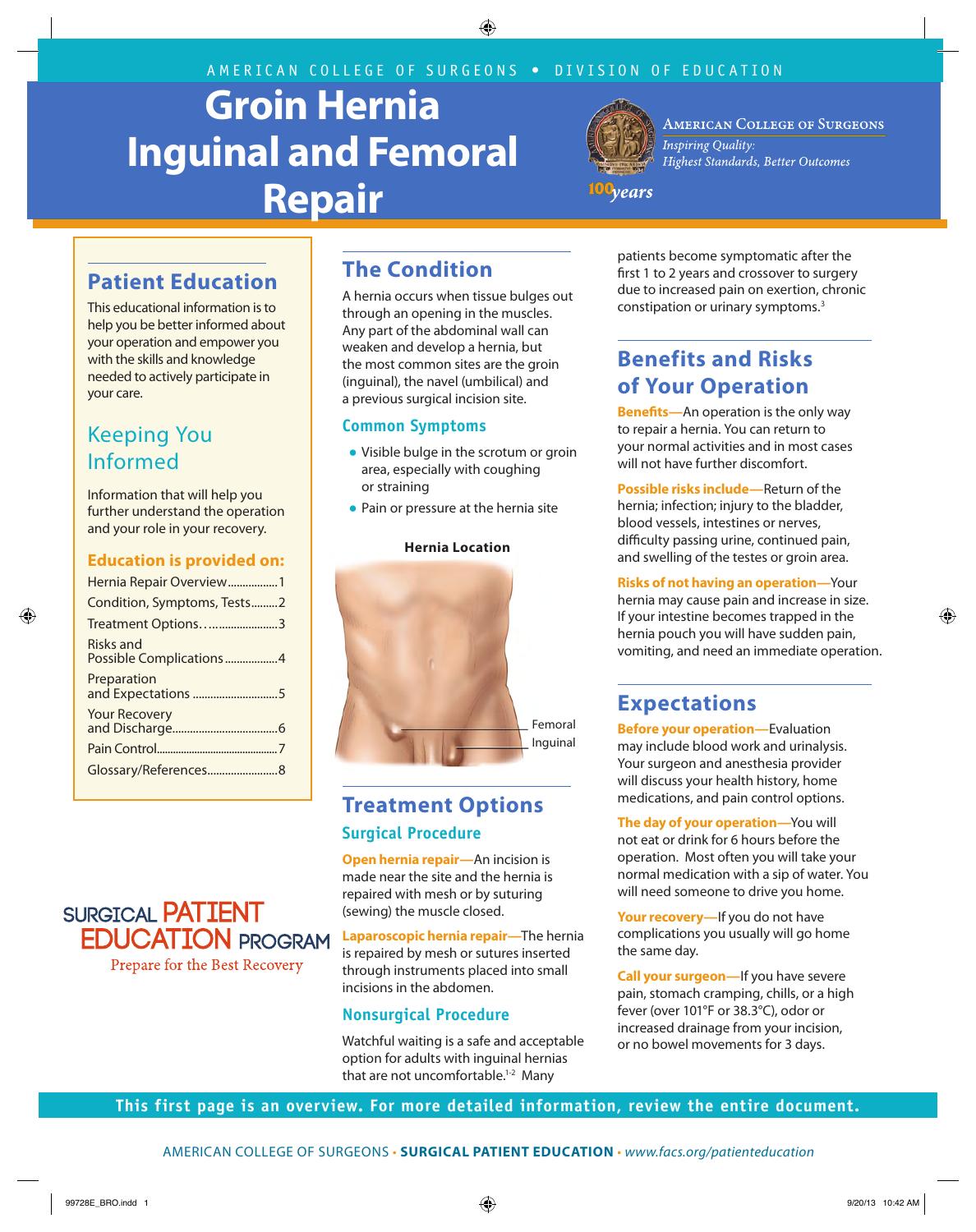## **The Condition, Symptoms, and Diagnostic Tests**

#### Keeping You Informed **Who Gets Hernias?** There may be no cause for a hernia. Some risk • Older age—muscles become weaker • Obesity—increased weight places pressure on abdominal muscle • Sudden twist, pulls, or strains • Chronic straining • Family history • Connective tissue disorders **Symptoms**  The most common symptoms are: ● Bulge in the groin, scrotum, or **Groin Hernia** Hernia with intestine Femoral Inguinal Spermatic cord **Muscle** Fat Inguinal canal

• Pregnancy—1 in 2,000 women develop a hernia during pregnancy.<sup>2</sup>

#### **Other medical disorders**

factors are:

that have symptoms similar to hernias include enlarged lymph nodes, cysts, and testicular problems such as scrotal hydrocele.<sup>2-4</sup>

## **The Condition**

#### **The Hernia**

An **inguinal hernia** occurs when the intestine bulges through the opening in the muscle in the groin area. A **reducible hernia** can be pushed back into the opening. When intestine or abdominal tissue fills the hernia sac and cannot be pushed back, it is called **irreducible or incarcerated**. A hernia is **strangulated** if the intestine is trapped in the hernia pouch and the blood supply to the intestine is decreased. **This is a surgical emergency.**<sup>2</sup>

There are two types of **groin hernias**.

An **inguinal hernia** appears as a bulge in the groin or scrotum. Inguinal hernias account for 75% of all hernias and are most common in men.<sup>2</sup>

A **femoral hernia** appears as a bulge in the groin, upper thigh, or labia (skin folds surrounding the vaginal opening). Femoral hernias are ten times more common in women.<sup>2</sup> They are always repaired because of a high risk of strangulation.<sup>1-3</sup>

**Herniorraphy** is the surgical repair of a hernia.

**Hernioplasty** is the surgical repair of a hernia with mesh.

- abdominal area that often increases in size with coughing or straining.
- $\bullet$  Mild pain or pressure at the hernia site.<sup>2</sup>
- Numbness or irritation due to pressure on the nerves around the hernia<sup>2</sup>
- Sharp abdominal pain and vomiting can mean that the intestine has slipped through the hernia sac and is strangulated. **This is a surgical emergency and immediate treatment is needed.**

### **Common Tests History and Physical exam2**

The site is checked for a bulge.

Other tests may include **(see glossary)**:

- Digital Exam
- Blood tests
- Urinalysis
- Electrocardiogram (ECG)—for patients over 45 or if high risk of heart problems
- Ultrasound
- Computerized tomography (CT) scan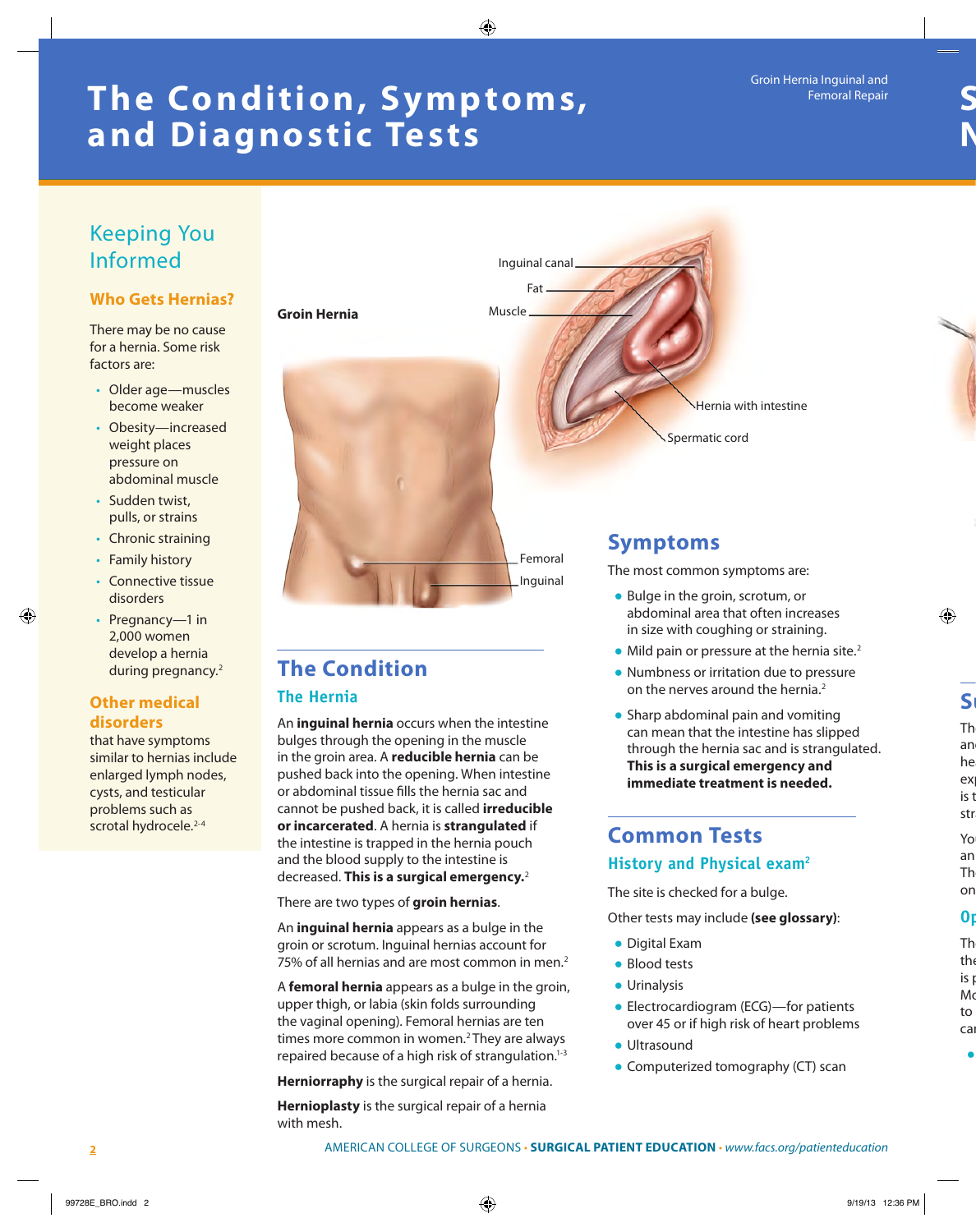## **Surgic al and Nonsurgical Treatment**



### **Surgical Treatment**

The type of operation depends on hernia size and location, and if it is a repeat hernia. Your health, age, anesthesia risk, and the surgeon's expertise are also important. An operation is the only treatment for incarcerated/ strangulated and femoral hernias.

Your hernia can be repaired either as an **open or laparoscopic approach**. The repair can be done by using sutures only or adding a piece of mesh.

#### **Open Hernia Repair**

The surgeon makes an incision near the hernia site and the bulging tissue is pushed back into the abdomen. Most inguinal hernia repairs use mesh to close the muscle.<sup>5</sup> An open repair can be done with local anesthesia.

● For a suture-only repair: The hernia sac is removed. Then the tissue along the muscle edge is sewn together. This procedure is often used for strangulated or infected hernias or small defects (less than 3 cm.). AMERICAN COLLEGE OF SURGICAL PATIES.

closed using sutures, staples, or surgical glue.

### **Laparoscopic Hernia Repair**

The surgeon will make several small punctures or incisions in the abdomen. Ports (hollow tubes) are inserted into the openings. The abdomen is inflated with carbon dioxide gas to make it easier to see the internal organs. Surgical tools and a laparoscopic light are placed into the ports. The hernia is repaired with mesh and sutured or stapled in place. The repair is done as a TransAbdominal PrePeritoneal (TAPP) procedure, which means the peritoneum (the sac that contains all of the abdominal organs) is entered, or the repair is done as a Totally ExtraPeritoneal (TEP) procedure.<sup>2-4</sup>

## **Nonsurgical Treatment**

Watchful waiting is an option if you have an inguinal hernia with no symptoms.<sup>1</sup> Hernia incarceration occurred in 1.8 per 1,000 men who waited longer than 2 years to have a repair.<sup>2</sup> Femoral hernias should always be repaired because of the high risk (400 of 1,000) of incarceration and bowel strangulation within 2 years of diagnosis.<sup>2</sup>

## Keeping You Informed

#### **Open vs. Laparoscopic Incisional Repair**

A laparoscopic repair of inguinal hernia may result in less pain and numbness, lower infection rate, and faster return to normal activity when compared with open surgery.<sup>6</sup> Laparoscopic repair may lengthen the operative time and may cost more.<sup>5</sup> A recurrence from a previous open hernia repair is best repaired laparoscopically because you avoid scar tissue from previous incisions.7 Laparoscopic repair of a bilateral (both sides of the groin) inguinal hernias also resulted in earlier return to work than open repairs.<sup>8</sup>

The risk of complications increases for both the open and laparoscopic procedure if the hernia extends into the scrotum.<sup>9</sup>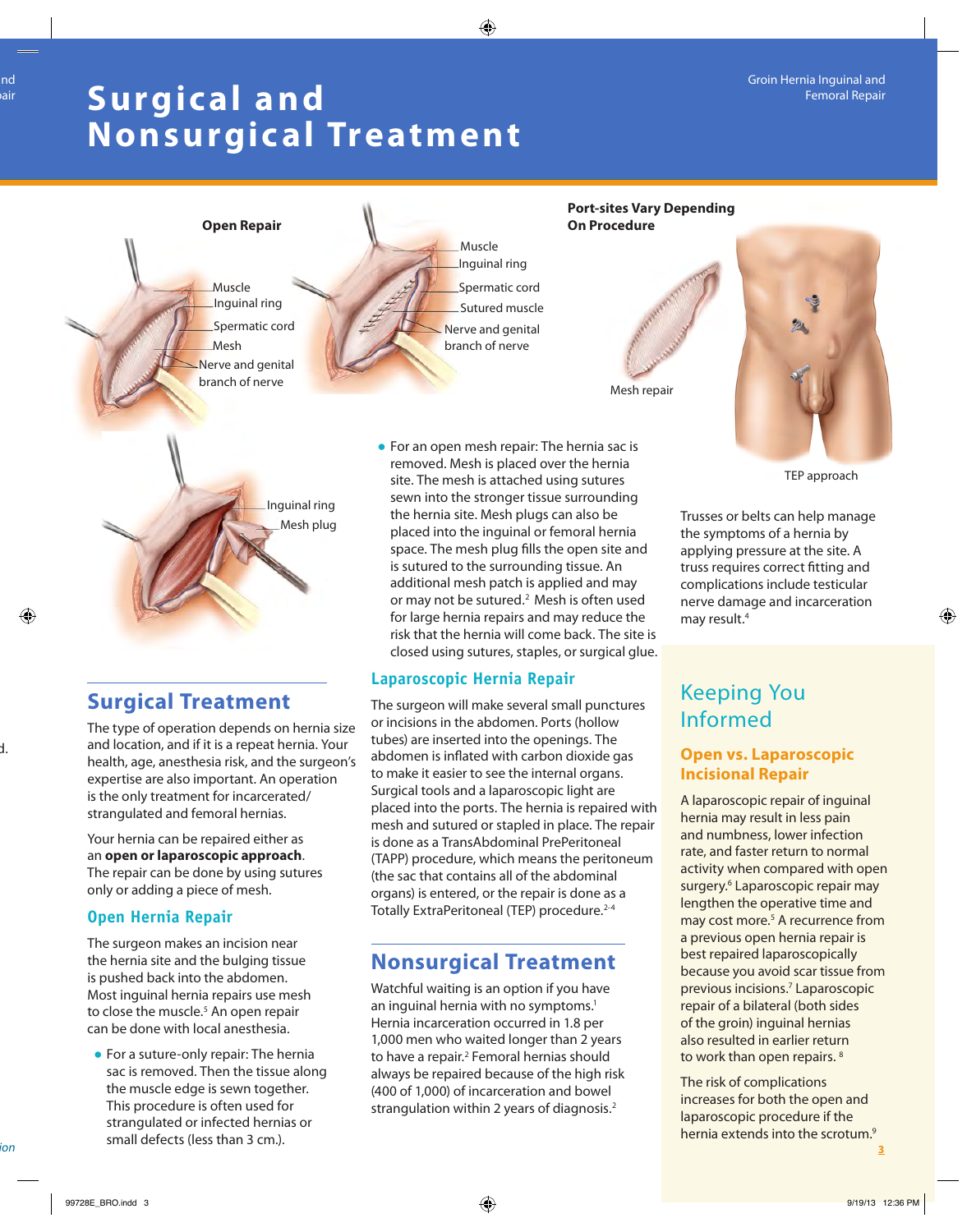## **Risk of this Procedure**

| <b>RISKS</b>                                                                                     | <b>WHAT CAN HAPPEN</b>                                                                                                                                                                                                                                                   | <b>KEEPING YOU INFORMED</b>                                                                                                                                                                                                                                                                                        |
|--------------------------------------------------------------------------------------------------|--------------------------------------------------------------------------------------------------------------------------------------------------------------------------------------------------------------------------------------------------------------------------|--------------------------------------------------------------------------------------------------------------------------------------------------------------------------------------------------------------------------------------------------------------------------------------------------------------------|
| Long-term pain                                                                                   | 75 of 1,000 of patients reported chronic pain of the leg or<br>groin lasting at least 3 months. <sup>10</sup> The rate of pain was 60 of<br>1,000 for the laparoscopy group and 90 of 1,000 for open<br>repair.                                                          | Pain may be less with laparoscopic procedures than<br>open procedures. <sup>2</sup> Pain is reported as mild and<br>continues to decrease over time. <sup>11</sup> Pain can be treated<br>with nonsteroidal anti-inflammatory medications.                                                                         |
| <b>Recurrence</b><br>(hernia comes<br>back)                                                      | Recurrence is reported in 37 of 1,000 patients. Recurrence<br>occurs half as often when mesh is used versus nonmesh<br>repair. <sup>2</sup>                                                                                                                              | There is no difference in recurrence between mesh plugs, flat<br>mesh, and open mesh. <sup>2</sup> Laparoscopic repair is recommended<br>for recurrent hernias because the surgeon avoids previous scar<br>tissue. There is a higher rate of recurrence in older men with<br>laparoscopic repair.                  |
| <b>Urinary</b><br>retention                                                                      | Having trouble urinating occurs in 22 of 1,000 patients<br>receiving general or regional anesthesia and 4 of 1,000<br>patients for local anesthesia.9-12                                                                                                                 | General or regional anesthesia, older age and enlarged<br>prostate are associated with urinary retention. A<br>temporary urinary catheter may be inserted. <sup>2-4</sup>                                                                                                                                          |
| <b>Seroma</b>                                                                                    | A seroma (collection of clear/yellow fluid) can occur in<br>80 of 1,000 mesh repairs and 31 of 1,000 for nonmesh<br>procedures.                                                                                                                                          | Seromas can form around the former hernia site. Most disappear<br>on their own. Removal of fluid with a sterile needle may be<br>required. <sup>2-4</sup>                                                                                                                                                          |
| <b>Injury to</b><br>internal organs:<br>bowel, bladder,<br>vas deferens,<br><b>blood vessels</b> | Injury can be caused by instruments inserted with<br>laparoscopic repair. Bowel/bladder injury is reported as 1<br>per 1,000 and blood vessel injury is less than 1 in 1,000. <sup>9-12</sup><br>The risk of (vas deferens) spermatic cord damage is rare. <sup>13</sup> | For bladder injury, a Foley catheter remains in place to drain<br>the urine until the bladder is healed, or surgical repair may be<br>needed. For bowel injury, the site is repaired and/or a nasogastric<br>tube is placed to keep the stomach empty. Any injury to a blood<br>vessel is repaired. <sup>2-4</sup> |
| <b>Infection</b>                                                                                 | Wound infection occurs in an average of 1-2 of 1,000 open<br>repairs and 1 of 1,000 laparoscopic repairs. <sup>14</sup>                                                                                                                                                  | Antibiotics may be given for inguinal or femoral hernia repair. <sup>15</sup><br>Smoking and having other diseases can increase the infection<br>rate. $2$                                                                                                                                                         |
| <b>Hematoma</b>                                                                                  | Hematoma, (collection of blood in the wound site or<br>scrotum) occurs in 22 of 1,000 mesh procedures and 70 per<br>1,000 when mesh is not used.9-12                                                                                                                     | Hematomas are treated with anti-inflammatory medications,<br>elevation, and rest. Rarely blood replacement or further testing<br>for a blood vessel injury is needed. <sup>4</sup>                                                                                                                                 |
| <b>Testicular pain/</b><br>swelling                                                              | Testicular pain is reported in 8 of 1,000 patients for mesh<br>repair. Less than 1 of 1,000 men reported decreased libido<br>following repair.9-12                                                                                                                       | Postoperative testicular swelling (orchitis) may be due to<br>manipulation of the veins near the testes. The swelling often<br>appears 2-5 days after the operation and can last 6 to 12 weeks.<br>Treatment includes anti-inflammatory medications. <sup>2</sup>                                                  |
| Hernia at<br>endoscopic site                                                                     | Hernia at the site where the laparoscopic trochar (tube) was<br>inserted occurs in less than 4 per 1,000. <sup>4</sup>                                                                                                                                                   | This risk is reduced with the use of smaller trochars and<br>instruments. $2-4$                                                                                                                                                                                                                                    |
| Nerve pain-<br>tingling or<br>numbness                                                           | Tingling and numbness in the groin or scrotum is reported<br>less after laparoscopic procedures (74 of 1,000) than for<br>open procedures (107 of 1,000). A nerve getting trapped at<br>the site is reported in 2 of 1,000 patients. <sup>9-12</sup>                     | Pressure, staples, stitches or a trapped nerve in the surgical area<br>can cause nerve pain. Inform your doctor if you feel severe, sharp,<br>or tingling pain in the groin and leg immediately after your<br>procedure. An operation may be required if the nerve is trapped. <sup>2</sup>                        |
| <b>Heart/breathing</b>                                                                           | There are no reports of heart or breathing complications<br>related specifically to a hernia operation.                                                                                                                                                                  | Problems with your heart or lungs (breathing) may be aggravated<br>by general anesthesia. Your anesthesia provider will suggest the<br>best anesthesia option for you.                                                                                                                                             |
| <b>Elderly risks</b>                                                                             | Complications related to general anesthesia may be higher<br>because of a health problem such as high blood pressure<br>and shortness of breath in those 80 years and older. <sup>16</sup>                                                                               | If general anesthesia is a concern, an open surgery with local<br>anesthesia may be recommended.7                                                                                                                                                                                                                  |
| <b>Death</b>                                                                                     | No deaths are reported directly related to elective inguinal<br>and femoral hernia repair. Death can occur after treatment<br>of a strangulated hernia or in exceptionally high risk<br>patients.                                                                        | Stopping smoking and being at the ideal body weight<br>before surgery reduces the risks of complications. Your<br>surgical team is prepared for all emergency situations.                                                                                                                                          |

*\*The data has been averaged per 1,000 cases*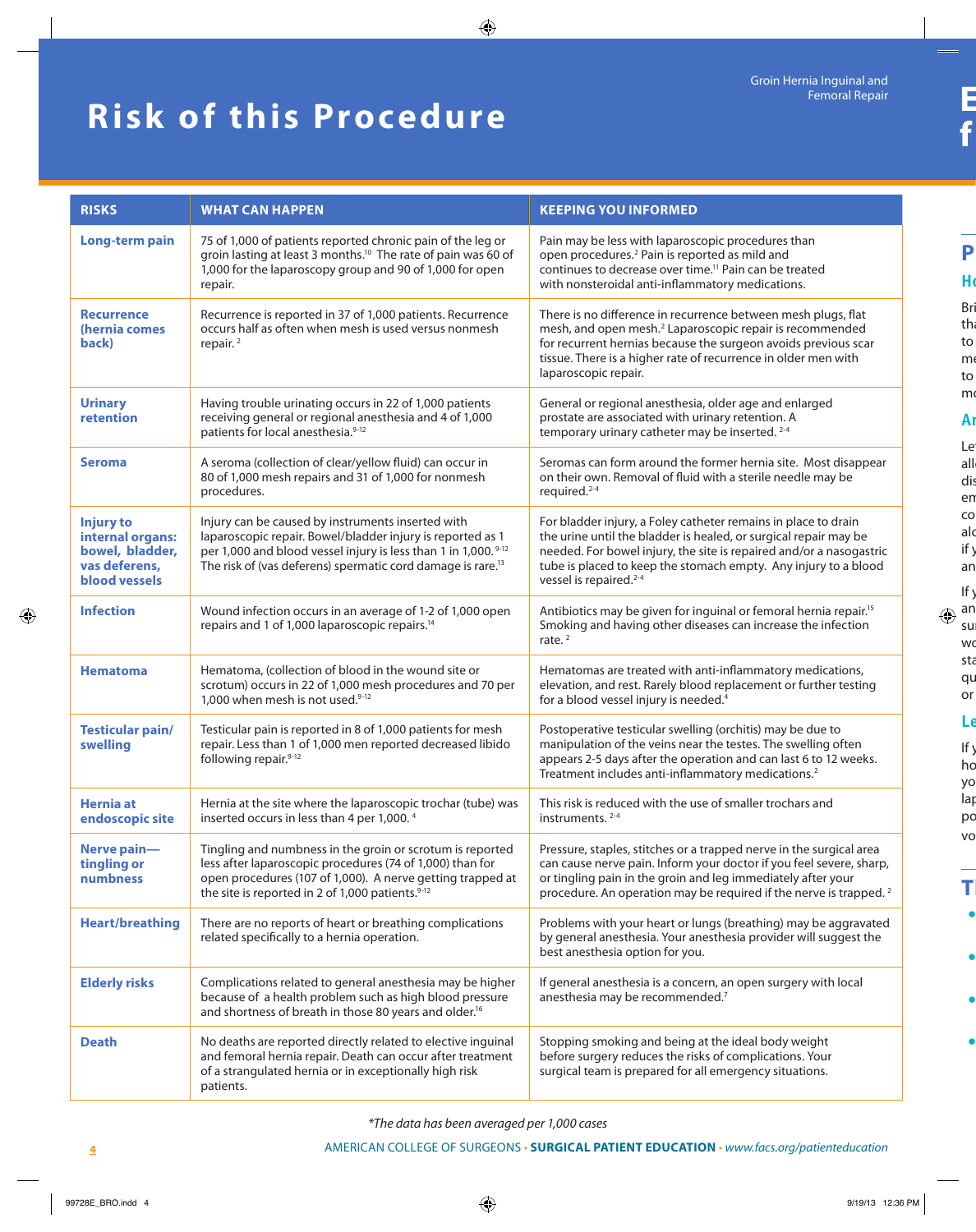## **Exp ec tations: Preparation for Your Operation**

## **Preparing for Your Operation Home Medication**

Bring a list of all of the medications and vitamins that you are taking. Your medication may have to be adjusted before your operation. Some medications can affect your recovery and response to the anesthesia. Most often you will take your morning medication with a sip of water.

#### **Anesthesia**

Let your anesthesia provider know if you have allergies, neurologic disease (epilepsy, stroke), heart disease, stomach problems, lung disease (asthma, emphysema), endocrine disease (diabetes, thyroid conditions), or loose teeth; if you smoke, drink alcohol, use drugs, or take any herbs or vitamins; or if you have a history of nausea and vomiting with anesthesia.

If you smoke, you should let your surgical team know and you should plan to quit. Quitting before your surgery can decrease your rate of respiratory and wound complications and increase your chances of staying smoke-free for life. Resources to help you quit may be found at *www.facs.org/patienteducation* or *www.lungusa.org/stop-smoking*.

#### **Length of Stay**

If you have local anesthesia, you will usually go home the same day. You may stay overnight if you had a repair of a large or incarcerated hernia, laparoscopic repair with a longer anesthesia time, postanesthesia issues such as severe nausea and vomiting, or you are unable to pass urine.

## **The Day of Your Operation**

- Do not eat or drink for at least 6 hours before the operation.
- Shower and clean your abdomen and groin area with a mild antibacterial soap.
- Brush your teeth and rinse your mouth out with mouthwash.
- Do not shave the surgical site; your surgical team will clip the hair nearest the incision site.

#### **What to Bring**

- Insurance card and identification
- Advance Directives
- List of medicines
- Loose-fitting, comfortable clothes
- Slip-on shoes that don't require that you bend over
- Leave jewelry and valuables at home

#### **What You Can Expect**

An identification (ID) bracelet and allergy bracelet with your name and hospital/clinic number will be placed on your wrist. These should be checked by all health team members before they perform any procedures or give you medication. Your surgeon will mark and initial the operation site.

#### **Fluids and Anesthesia**

An intravenous line (IV) will be started to give your fluids and medication.

For general anesthesia, you will be asleep and pain free. A tube will be placed down your throat to help you breathe during the operation. For spinal anesthesia, a small needle with medication will be placed in your back near your spinal column. You will be awake and pain free.

#### **After Your Operation**

You will be moved to a recovery room where your heart rate, breathing rate, oxygen saturation, blood pressure, and urine output will be closely watched. Be sure that all visitors wash their hands.

#### **Preventing Pneumonia and Blood Clots**

Movement and deep breathing after your operation can help prevent postoperative complications such as blood clots, fluid in your lungs, and pneumonia. Every hour take 5 to 10 deep breaths and hold each breath for 3 to 5 seconds.

When you have an operation, you are at risk of getting blood clots because of not moving during anesthesia. The longer and more complicated your surgery, the greater the risk. This risk is decreased by getting up and walking 5 to 6 times per day, wearing special support stockings or compression boots on your legs, and, for high risk patients, taking a medication that thins your blood. AMERICAN COLLEGE OF SURGEONS • **SURGICAL PATIENT EDUCATION** • *www.facs.org/patienteducation* **5**

## **Ouestions** to Ask

#### **About my operation**

- What are the risks and side effects of general anesthesia?
- What technique will be used to repair the hernia—laparoscopic or open; mesh or with sutures?
- Ask your surgeon how frequently they perform laparoscopic hernia repairs?
- What are the risks of this procedure?
- Will you be performing the entire procedure yourself?
- What level of pain should I expect and how will it be managed?
- How long will it be before I can return to my normal activities work, driving, lifting?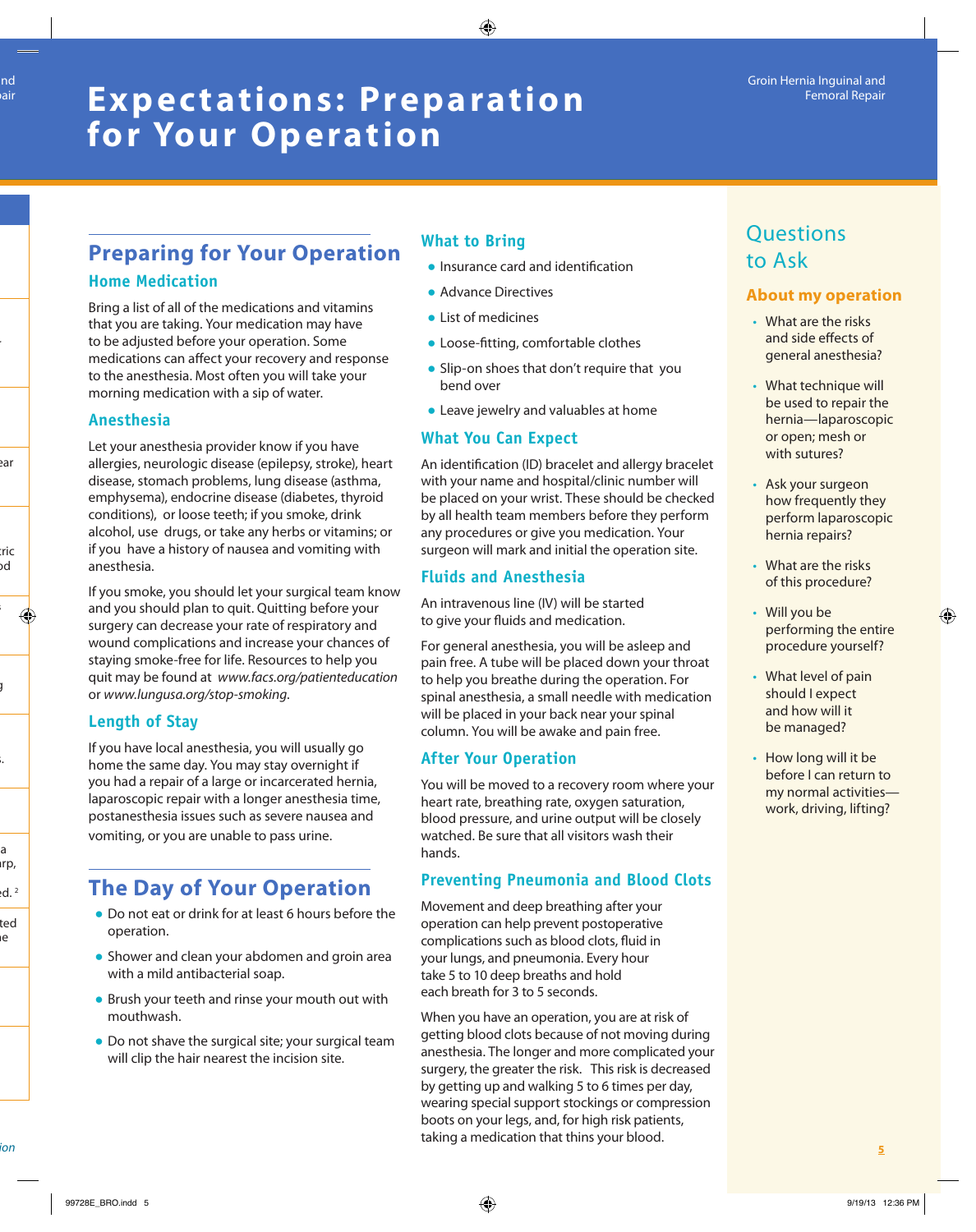#### Groin Hernia Inguinal and Femoral Repair

## **Your Recovery and Discharge**

## Keeping You Informed

#### **High-Fiber Foods**

Foods high in fiber include beans, bran cereals and whole-grain breads, peas, dried fruit (figs, apricots, and dates), raspberries, blackberries, strawberries, sweet corn, broccoli, baked potatoes with skin, plums, pears, apples, greens, and nuts.





## **Your Recovery and Discharge**

#### **Thinking Clearly**

If general anesthesia is given, or if you are taking narcotic pain medication, it may cause you to feel different for 2 or 3 days, have difficulty with memory, and feel more fatigued. You should not drive, drink alcohol, or make any big decisions for at least 2 days.

#### **Nutrition**

- When you wake up from the anesthesia, you will be able to drink small amounts of liquid. If you do not feel sick, you can begin eating regular foods.
- Continue to drink about 8 to 10 glasses of water per day.
- Eat a high-fiber diet so you don't strain while having a bowel movement.

#### **Activity**

- Slowly increase your activity. Be sure to get up and walk every hour or so to prevent blood clot formation.
- Patients usually take 2 to3 weeks to return comfortably to normal activity.7
- You may go home the same day after a simple repair. If you have other health conditions or complications such as nausea, vomiting, bleeding, or difficulty passing urine, you may stay longer.
- Persons sexually active before the operation reported being able to return to sexual activity in 14 days (average).

#### **Work and Return to School**

- You may return to work after 1 to 2 weeks after laparoscopic or open repair, as long as you don't do any heavy lifting. Discuss the timing with your surgeon.
- Do not lift items heavier than 10 pounds or participate in strenuous activity for at least 4 to 6 weeks.
- Lifting limitation may last for 6 months after complex or recurrent hernia repairs.



#### **Handwashing Steri-strips**

#### **Wound Care**

- Always wash your hands before and after touching near your incision site.
- Do not soak in a bathtub until your stitches, Steri-strips, or staples are removed. You may take a shower after the second postoperative day unless you are told not to.
- Follow your surgeon's instructions on when to change your bandages.
- A small amount of drainage from the incision is normal. If the dressing is soaked with blood, call your surgeon.
- If you have Steri-strips in place, they will fall off in 7 to 10 days.
- If you have a glue-like covering over the incision, just allow the glue to flake off on its own.
- Avoid wearing tight or rough clothing. It may rub your incisions and make it harder for them to heal.
- Protect the new skin, especially from the sun. The sun can burn and cause darker scarring.
- Your scar will heal in about 4 to 6 weeks and will become softer and continue to fade over the next year.

#### **Bowel Movements**

Avoid straining with bowel movements by increasing the fiber in your diet with highfiber foods or over-the-counter medicines (like Metamucil and Fibercon). Be sure you are drinking 8 to 10 glasses of water each day.

#### **Pain**

The amount of pain is different for each person. The new medicine you will need after your operation is for pain control, and your doctor will advise how much you should take. You can use throat lozenges if you have sore throat pain from the tube placed in your throat during your anesthesia.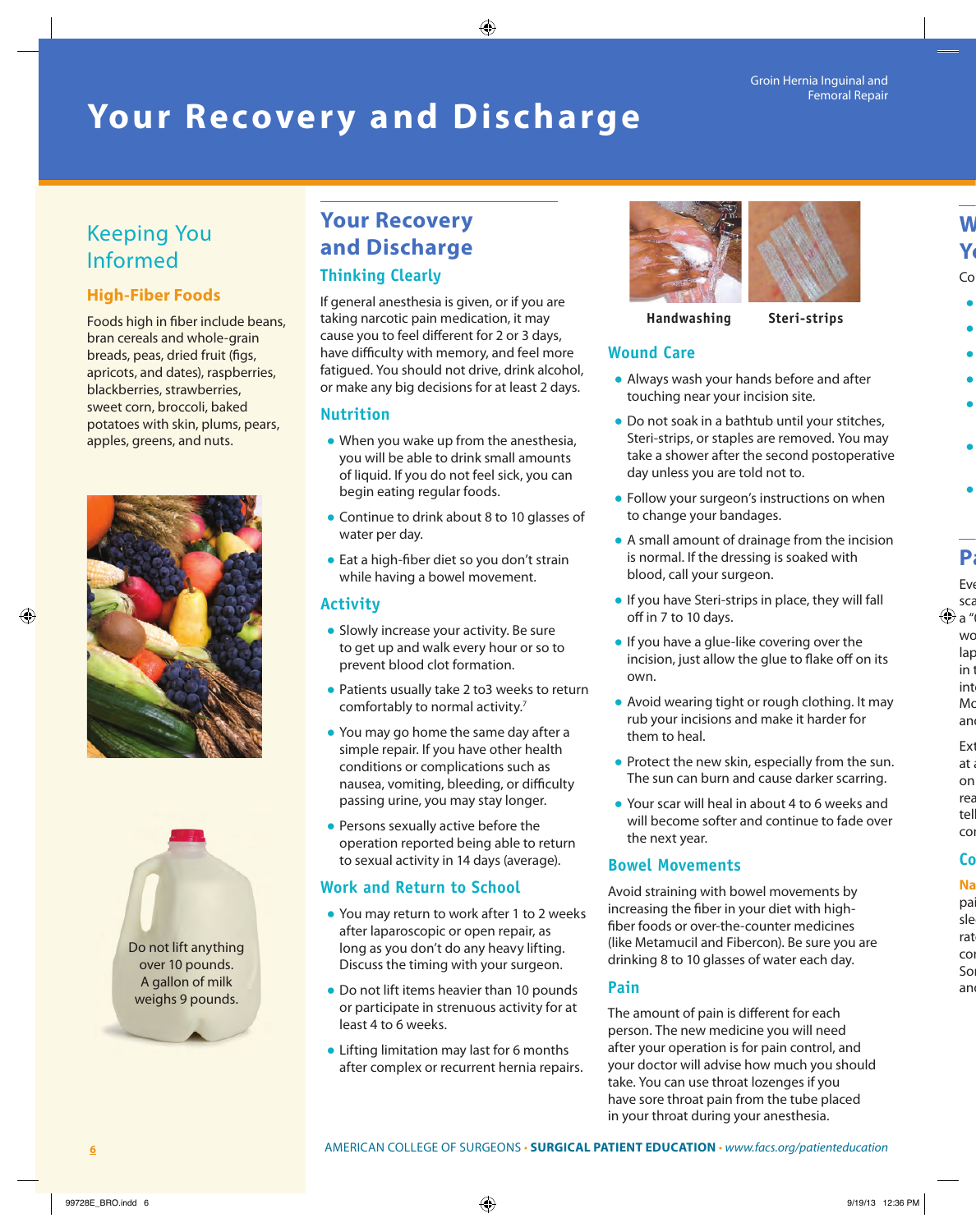### **When to Contact Your Surgeon**

Contact your surgeon if you have:

- Pain that will not go away
- Pain that gets worse
- A fever of more than 101°F or 38.3°C
- Continuous vomiting
- Swelling, redness, bleeding, or badsmelling drainage from your wound site
- Strong or continuous abdominal pain or swelling of your abdomen
- No bowel movement by 2 to 3 days after the operation

### **Pain Control**

Everyone reacts to pain in a different way. A scale from 0 to 10 is used to measure pain. At a "0," you do not feel any pain. A "10" is the worst pain you have ever felt. Following a laparoscopic procedure, pain is sometimes felt in the shoulder. This is due to the gas inserted into your abdomen during the procedure. Moving and walking helps to decrease the gas and the right shoulder pain. $2-3$ 

Extreme pain puts extra stress on your body at a time when your body needs to focus on healing. Do not wait until your pain has reached a level "10" or is unbearable before telling you doctor or nurse. It is much easier to control pain before it becomes severe.

#### **Common Medicines to Control Pain**

**Narcotics or opioids** are used for severe pain. Possible side effects of narcotics are sleepiness, lowered blood pressure, heart rate, and breathing rate; skin rash and itching; constipation; nausea; and difficulty urinating. Some examples of narcotics include morphine and codeine.

#### **Non-Narcotic Pain Medication.** Most

non-opioid analgesics are classified as nonsteroidal anti-inflammatory drugs (NSAIDs). They are used to treat mild pain and inflammation or combined with narcotics to treat severe pain. Possible side effects of NSAIDs are stomach upset, bleeding in the digestive tract, and fluid retention. These side effects usually are not seen with shortterm use. Let your doctor know if you have heart, kidney, or liver problems. Examples of NSAIDs include ibuprofen, Motrin, Aleve, and Toradol (given as a shot).

#### **Pain Control without Medicine**

**Distraction** helps you focus on other activities instead of your pain. Listening to music, playing games, or other engaging activities can help you cope with mild pain and anxiety.

**Guided imagery** helps you direct and control your emotions. Close your eyes and gently inhale and exhale. Picture yourself in the center of somewhere beautiful. Feel the beauty surrounding you and your emotions coming back to your control. You should feel calmer.



Guided imagery

FOLLOW-UP APPOINTMENTS WHO: DATE: PHONE:

OTHER INSTRUCTIONS:

## Keeping You Informed

#### **Pain after Inguinal Hernia Repair**

Pain that continues one year after inguinal hernia repair is reported as 110 of 1,000 patients, with moderate/severe pain reported in 17 of 1,000. 80% of patients with severe groin pain had pain before the operation. The pain decreased by 50% in one year. The incidence of pain is higher in women than in men.<sup>11</sup> Pain was higher when heavy versus lightweight mesh was used.<sup>11</sup> Most studies don't report a difference in chronic pain between open versus laparoscopic repair.